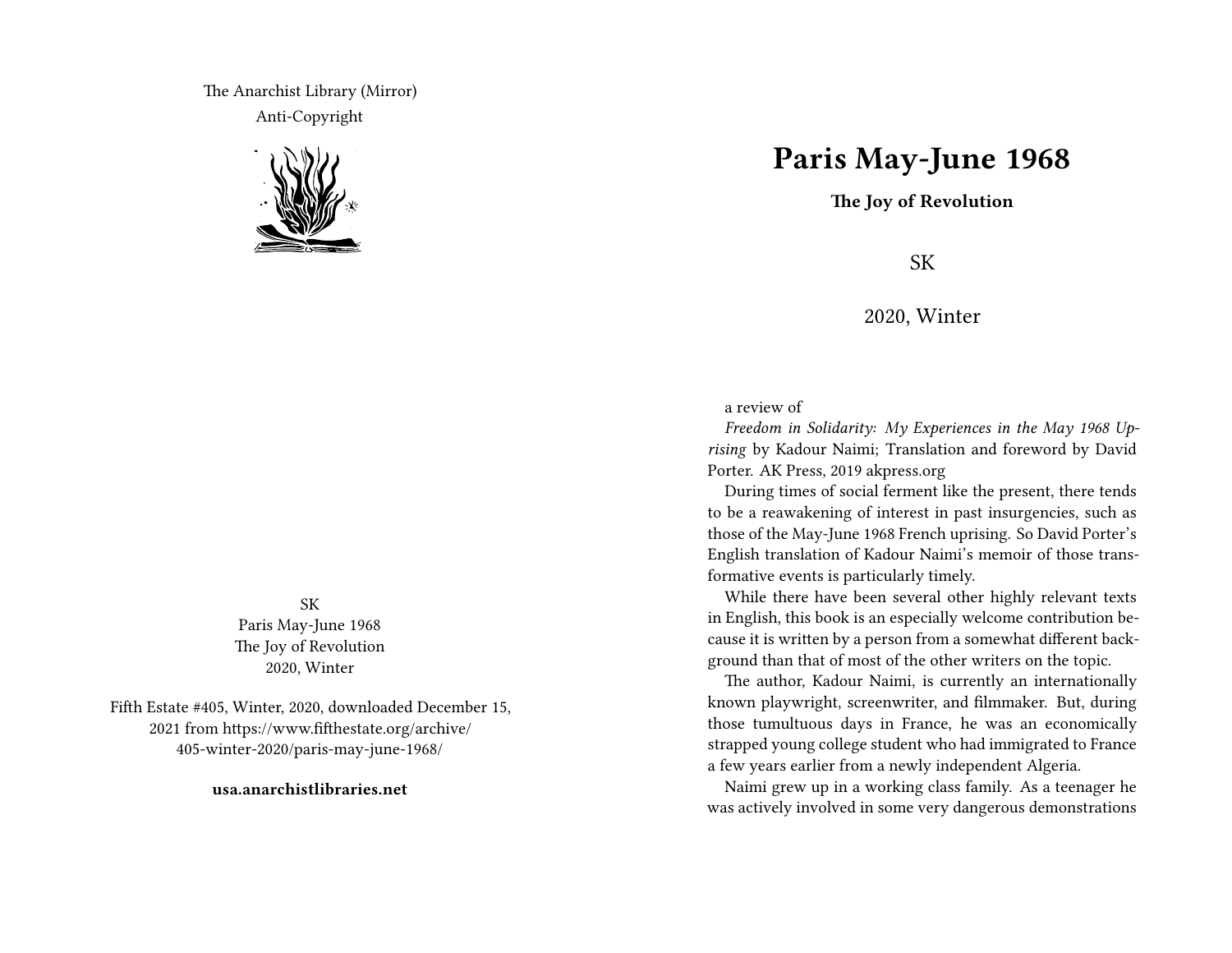against the French colonial government. He also participated in local community self-defense against the right-wing French settlers intent on terrorizing North Africans.

In 1962, when Algeria gained independence, European owners and managers fled the country, workers initiated self-management involving hundreds of thousands on farms,

in factories, workshops and other enterprises throughout the country. Naimi witnessed this firsthand. He was inspired by the workers' creativity and challenges to the established hierarchies when he brought lunch to his father at a shoe factory.

Naimi's desire to become a playwright led him to immigrate to France in 1966 at the age of 21 and enroll in the École Supérieure d'Art Dramatique (the School of Drama) in Strasbourg, 300 miles east of Paris. To his delight Strasbourg turned out to be one of the hotbeds of student radicalism. When the 1968 upheaval broke out, he welcomed it enthusiastically, sensing self-management principles in much of the student movement and hope in the workers' general strike and occupations. He was a participant in radical activities centered at Strasbourg University.

At that time, Naimi knew nothing much about anarchist ideas beyond authoritarian Marxist falsifications of them. He appreciated Marx's early writings concerning social and intellectual liberation, and his writing on the Paris Commune. But Naimi was also taken in by some of the Maoist claims about the benevolence of elite supervision of popular insurgency. Although he didn't think of himself as an anarchist, he nevertheless had strong anti-authoritarian beliefs, and rejected Leninist ideas that put emphasis on leaders presiding over a party that needed to take power to establish a dictatorship of the proletariat.

Naimi's account makes connections between the personal and political in the French movement. He explores the conflict between his sexual desires and the revolutionary abstinence he learned from studying Maoist ideas.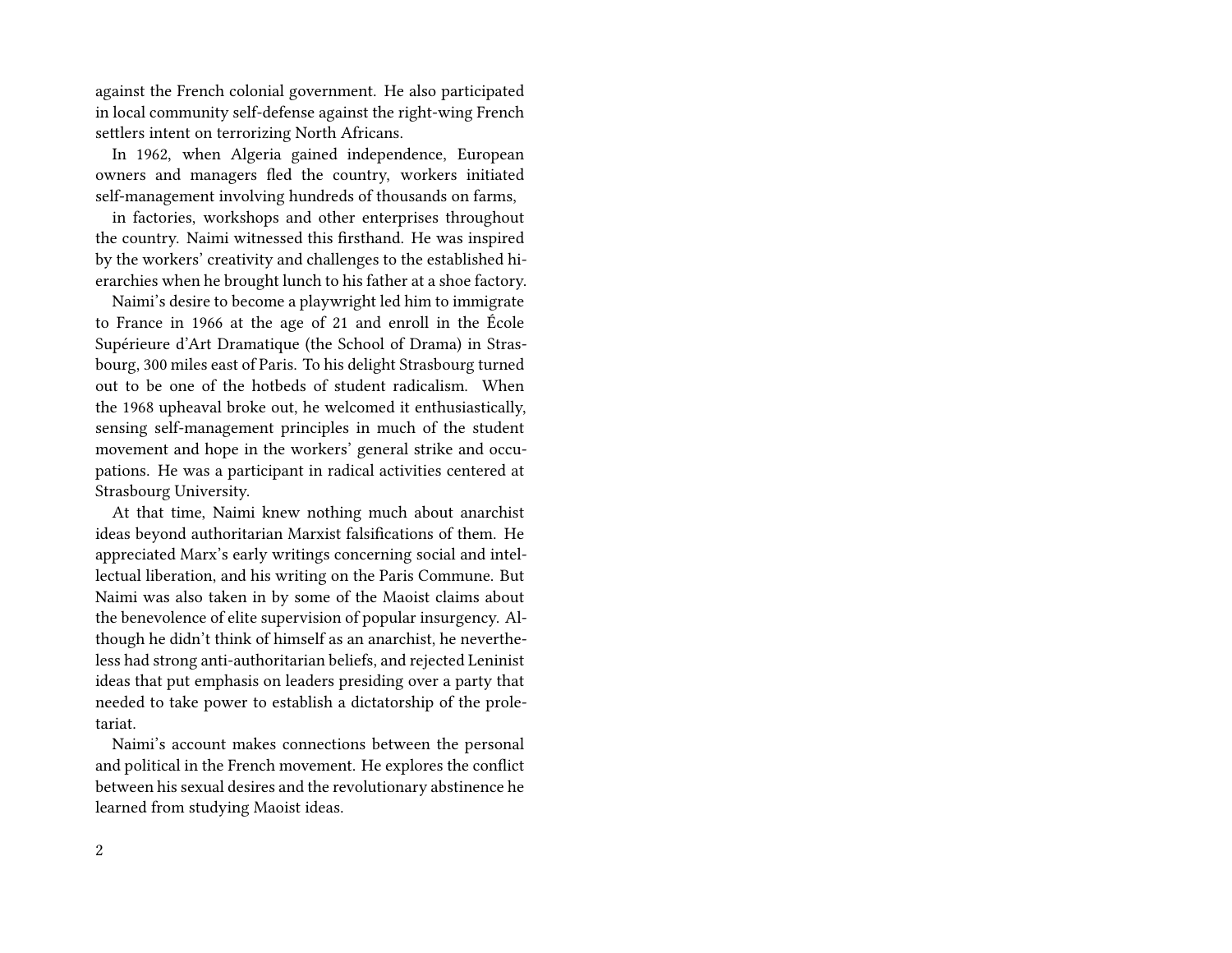Having learned from his mother to respect women's intellectual capacities, he was concerned about the low numbers of women involved in discussions during the general assemblies at the occupied universities. But, he tells us, he had no real ideas for remedying this situation.

His experiences in his native Algeria led Naimi to search for ways to challenge hierarchies and authoritarian rules, including those inherent in nationalism and capitalism wherever they appeared. He rejected compromise with Algeria's postindependence military dictatorship, while also rejecting the charade of capitalist democracy.

In July 1968, following the defeat of the revolutionary upsurge, Naimi returned to his home town in Algeria where he helped develop a self-managed theatrical company, the Theatre of the Sea: Company of Research and Experimental Theatrical Productions. The audience was primarily workers of town and countryside, as well as high school and university students, and some intellectuals. Audience participation was strongly encouraged.

But after three years, the troupe was shut down by the military in consultation with authoritarian socialists who rejected the libertarian tendencies it represented and encouraged.

At the end of 1973, Naimi returned to Europe and began exploring the anarchist tradition, including both 19th and 20th century individuals and groups as a way of better understanding the failures of socialist revolutions. In the 1980s he resumed his creative activities in theater and film, addressing the concerns of working people and socially aware intellectuals. He moved to Italy, where he founded the Maldoror Film company, as well as a Film School and the Festival Internazionale Cinema Libero (International Free Film Festival).

Kadour Naimi's memoir is particularly relevant because of his inherently anarchistic perspectives along with his introspective self-critical, creative, and observational skills, giving